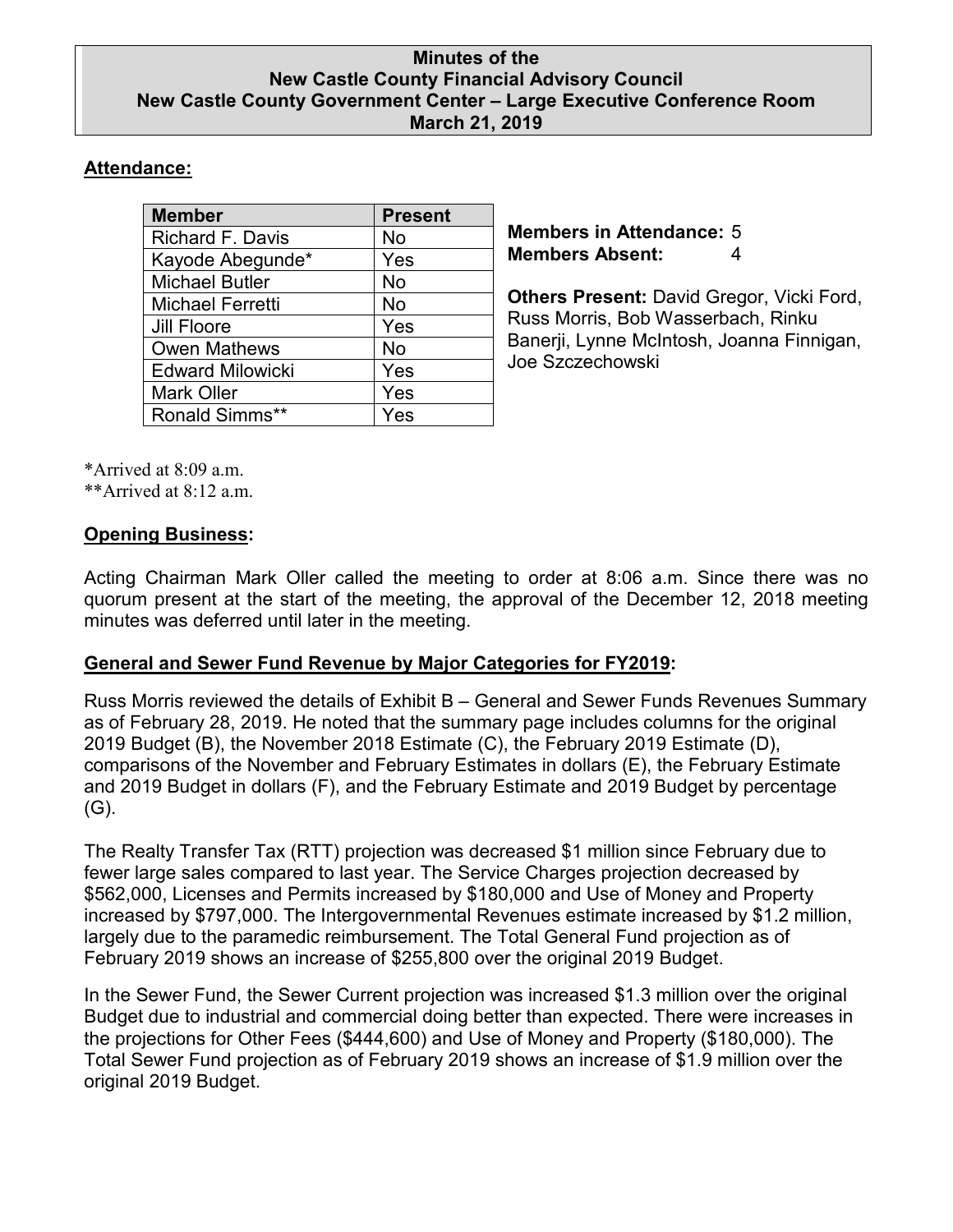#### **Approval of Minutes**

At 8:12 a.m. with a full quorum present, Acting Chairman Oller asked for a motion to approve the minutes from the December 12, 2018 meeting.

Ed Milowicki made a motion to approve the minutes from the December 12, 2018 meeting. Kayode Abegunde seconded the motion, and the minutes were approved as submitted.

### **General and Sewer Fund Revenue by Major Categories for FY2020:**

Russ Morris reviewed the details of Exhibit A – General and Sewer Funds Revenues FY2020 Summary. He noted that the FY2020 Estimate does not include any pending fee increases. Mr. Milowicki noted however, that the Real Estate Taxes line in the General Fund does reflect the already-legislated expiration of a one-time 7.5% credit.

Mr. Morris noted that the Realty Transfer Tax estimate of \$32.5 million (\$30.8 million at the mandated 95% estimate) reflects a small increase over the current FY2019 Estimate due to an anticipated increase in the base. Mr. Oller raised a concern that since RTT was decreased in FY2019, he would expect it to remain flat in FY2020. There was some discussion among the group regarding the rationale for the anticipated base increase.

Mr. Morris continued reviewing the line items in the General Fund. The total General Fund Revenue Estimate is \$205,221.2, which is \$9,898.3 over the current FY2019 Estimate.

In the Sewer Fund, Mr. Morris noted that overall there is a slight increase over the current year estimates. Mr. Morris continued to review the details of the other Sewer Fund line items in Exhibit A. Overall, the FY2020 Revenue projections in the Sewer Fund are \$81,963.1. Interfund Transfers are \$2,792.6, so net Sewer Fund Revenues are \$79,170.5.

Starting on page 2 and continuing through page 4 of Exhibit A, Mr. Morris reviewed the details of the line items in the FY2020 General and Sewer Funds Revenues.

### **Approval of FY2020 Revenue Forecast:**

Mr. Oller reviewed the FY2020 Revenue Forecast presented to the New Castle County Financial Advisory Council for certification:

General Fund – \$209,967.0\* Sewer Fund – \$81,963.1

\*Included in the FY2020 General Fund Revenue Forecast amount is \$30,875.0 for RTT. This is 95% of the FY2020 estimated RTT of \$32,500.0.

The five board members present all voted in favor of certifying the FY2020 Revenue Forecast as presented.